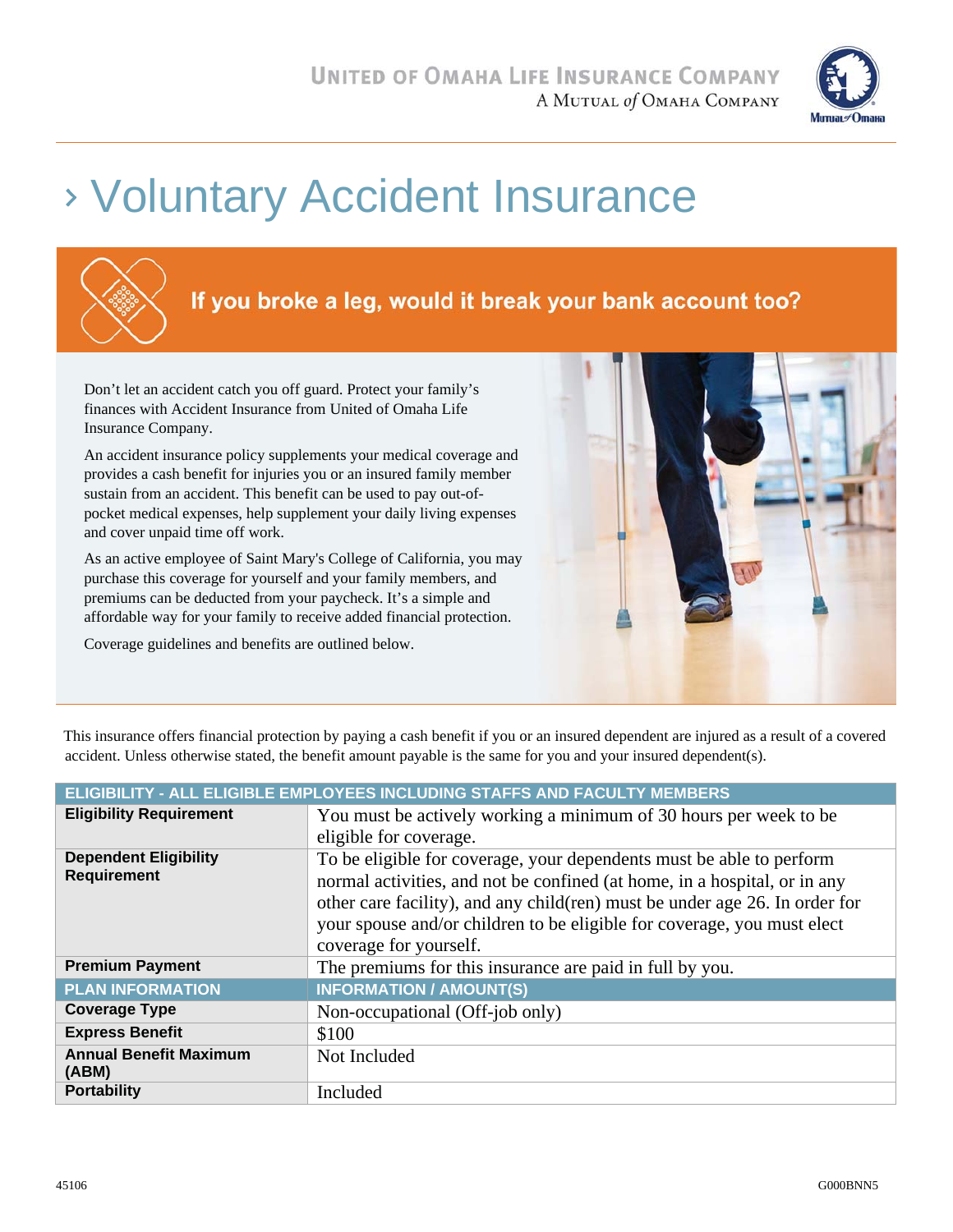| <b>BENEFITS</b>                                                                                                                                      |  | <b>AMOUNTS</b>                                                                                                                    |  |  |  |
|------------------------------------------------------------------------------------------------------------------------------------------------------|--|-----------------------------------------------------------------------------------------------------------------------------------|--|--|--|
| insured person                                                                                                                                       |  | Initial Care & Emergency <sup>1</sup> - Most treatment / service required within 72 hours of accident; Once per accident per      |  |  |  |
| <b>Emergency Room</b>                                                                                                                                |  | \$200                                                                                                                             |  |  |  |
| <b>Urgent Care Center</b>                                                                                                                            |  | \$125                                                                                                                             |  |  |  |
| <b>Initial Physician Office Visit</b>                                                                                                                |  | \$100                                                                                                                             |  |  |  |
| <b>Ambulance</b>                                                                                                                                     |  | Up to \$1,500                                                                                                                     |  |  |  |
| Specified Injuries <sup>1,2</sup>                                                                                                                    |  |                                                                                                                                   |  |  |  |
| <b>Fractures (Surgical / Non-surgical)</b>                                                                                                           |  | Up to \$6,000/Up to \$3,000                                                                                                       |  |  |  |
| <b>Dislocations (Surgical / Non-surgical)</b>                                                                                                        |  | Up to \$9,000/Up to \$4,500                                                                                                       |  |  |  |
| <b>Lacerations</b>                                                                                                                                   |  | Up to \$800                                                                                                                       |  |  |  |
| <b>Burns</b>                                                                                                                                         |  | Up to \$15,000                                                                                                                    |  |  |  |
| <b>Dental</b>                                                                                                                                        |  | Up to \$300                                                                                                                       |  |  |  |
|                                                                                                                                                      |  |                                                                                                                                   |  |  |  |
| Hospital, Surgical & Diagnostic <sup>1,3</sup><br><b>Admission</b><br>\$1,500                                                                        |  |                                                                                                                                   |  |  |  |
|                                                                                                                                                      |  | \$300 per day                                                                                                                     |  |  |  |
| Daily Confinement (Up to 365 days per accident)<br>ICU Confinement (Up to 15 days per accident)                                                      |  | \$600 per day                                                                                                                     |  |  |  |
| Rehab. Facility Confinement (Up to 30 days per                                                                                                       |  | \$150 per day                                                                                                                     |  |  |  |
| accident)                                                                                                                                            |  |                                                                                                                                   |  |  |  |
|                                                                                                                                                      |  | Up to \$2,000                                                                                                                     |  |  |  |
| <b>Surgical</b>                                                                                                                                      |  | Up to \$300                                                                                                                       |  |  |  |
| <b>Diagnostic</b><br>Follow-Up Care <sup>1</sup> - Treatment / service required within 365 days of accident; Medical device is once per accident per |  |                                                                                                                                   |  |  |  |
| insured person                                                                                                                                       |  |                                                                                                                                   |  |  |  |
| <b>Physician Follow-Up Office Visit</b>                                                                                                              |  | \$75; Up to 6 per accident                                                                                                        |  |  |  |
|                                                                                                                                                      |  | \$25; Up to 6 per accident                                                                                                        |  |  |  |
| <b>Therapy Services</b><br><b>Medical Device</b>                                                                                                     |  | \$100                                                                                                                             |  |  |  |
|                                                                                                                                                      |  | \$750; Up to 2 per accident                                                                                                       |  |  |  |
| <b>Prosthetic Device(s)</b>                                                                                                                          |  |                                                                                                                                   |  |  |  |
| calendar year                                                                                                                                        |  | Additional Benefits <sup>1</sup> - Benefits are payable within 365 days of accident; Health screening benefit is payable once per |  |  |  |
| Transportation (Up to 3 trips per accident)                                                                                                          |  | \$300 per trip                                                                                                                    |  |  |  |
| Lodging (Up to 30 nights per accident)                                                                                                               |  | \$125 per night                                                                                                                   |  |  |  |
| Childcare (Up to 30 days per accident)                                                                                                               |  | \$20 per day                                                                                                                      |  |  |  |
| <b>Health Screening</b>                                                                                                                              |  | \$75                                                                                                                              |  |  |  |
| Catastrophic Benefits <sup>1,4</sup> - Benefits are payable within 365 days of accident; Once per accident per insured person                        |  |                                                                                                                                   |  |  |  |
| <b>Principal Sum (PS)</b>                                                                                                                            |  | You: \$50,000                                                                                                                     |  |  |  |
|                                                                                                                                                      |  | Spouse: \$25,000                                                                                                                  |  |  |  |
|                                                                                                                                                      |  | Child(ren): \$10,000                                                                                                              |  |  |  |
| <b>Common Carrier Accidental Death</b>                                                                                                               |  | 300% of PS                                                                                                                        |  |  |  |
| <b>Transportation of Remains</b>                                                                                                                     |  | Up to \$5,000                                                                                                                     |  |  |  |
| <b>Dismemberment &amp; Paralysis</b>                                                                                                                 |  | Up to 100% of PS                                                                                                                  |  |  |  |
| <b>Reasonable Modifications</b>                                                                                                                      |  | Up to 10% of PS                                                                                                                   |  |  |  |
| Coma                                                                                                                                                 |  | 50% of PS                                                                                                                         |  |  |  |
| <b>SERVICES</b>                                                                                                                                      |  |                                                                                                                                   |  |  |  |
| <b>Hearing Discount Program</b>                                                                                                                      |  | The Hearing Discount program provides you and your family discounted                                                              |  |  |  |
|                                                                                                                                                      |  |                                                                                                                                   |  |  |  |
|                                                                                                                                                      |  | hearing products, including hearing aids and batteries. Call 1-888-534-1747                                                       |  |  |  |
|                                                                                                                                                      |  | or visit www.amplifonusa.com/mutualofomaha to learn more.                                                                         |  |  |  |

<sup>1</sup>Additional limitations apply as described in the certificate.

2Fractures and dislocations require treatment within 90 days of accident, burns and lacerations within 72 hours of an accident, and dental care within 30 days. If an insured person sustains both a fracture and dislocation as the result of the same accident, the maximum amount payable is up to 200% of the amount payable for the injury with the highest applicable benefit amount.

3Daily confinement must begin with 90 days of accident and ICU confinement within 30 days. Surgical treatment timeframes vary. If applicable, diagnostic services must be received within 90 days of accident. Except for confinement benefits, most benefits are payable once per accident per insured person. If any surgery occurs concurrently with an open reduction for a fracture or dislocation of the same bone or joint as a result of the same accident, only the highest applicable benefit is payable.

4 The principal sum for you and your spouse reduces by 50% when you reach the age of 70.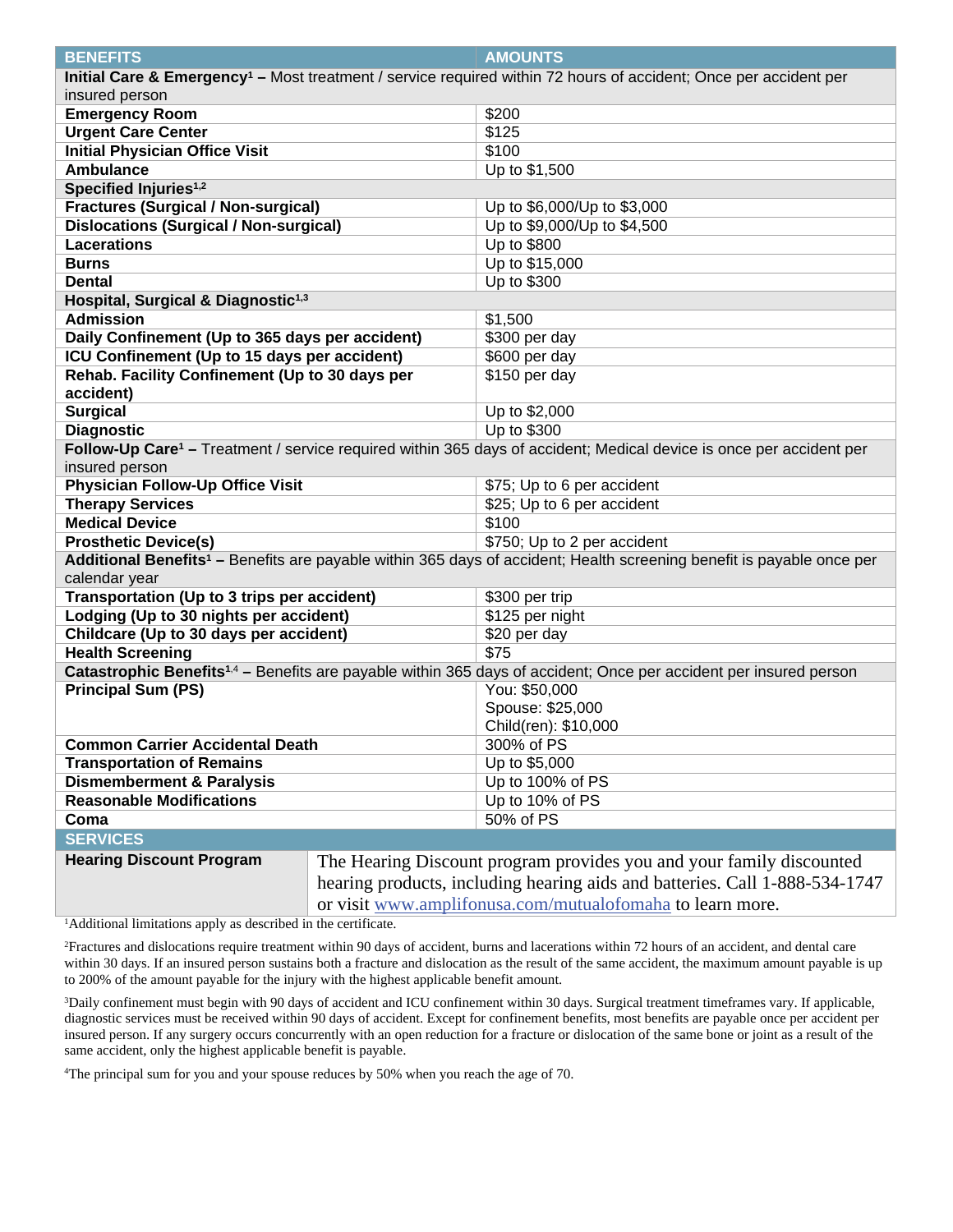# >How Accident **Insurance Works**

(For Illustration Purposes Only)



### Accident Coverage

This insurance pays a benefit for each injury, treatment or service included in the policy that occurs as the result of a covered accident.

For example, Jeff's son, Jake, was playing soccer during recess at school. He was tripped and falls hard, injures his shoulder, and is transported by ambulance to the ER due to concerns of head trauma. The ER doctor orders a CT scan to check for any facial or head injuries and a shoulder X-ray.

Jake was diagnosed with a concussion and a broken collarbone. His arm was set in a sling, and he was released to his pediatrician for follow-up care. Jake visits his pediatrician at two weeks and one month after the accident to make sure he's healing well.

In the meantime, Jeff starts receiving bills for the care Jake received. The ambulance bill alone was \$556. He's a pretty healthy kid, so a health insurance deductible of \$1,500 had to be met before Jeff's health insurance would begin covering Jake's care, and after that, there's a 20% copay.

Accident benefits pay in addition to other insurance, and can be used to help cover gaps in health insurance or other expenses if the unexpected happens.

| <b>BENEFITS</b>          | <b>AMOUNT</b> |
|--------------------------|---------------|
| Ambulance                | \$200         |
| <b>ER Visit</b>          | \$150         |
| <b>CT</b> Scan           | \$200         |
| X-ray                    | \$50          |
| Concussion               | \$150         |
| <b>Broken Collarhone</b> | \$300         |
| <b>Follow-Up Visit 1</b> | \$75          |
| <b>Follow-Up Visit 2</b> | \$75          |
| <b>Total Benefit</b>     | \$1,200       |

Note: The benefits shown in this example are for a sample design and may vary from the benefits that are available to you.

## Voluntary Accident Premium Rates

The amounts shown below are **BI-WEEKLY** amounts (24 payments / deductions per year). You may elect insurance for you only, or for your family. Premiums will be automatically deducted from your paychecks as authorized by you during the enrollment process. Premiums must be paid by you to the policyholder.

| <b>COVERAGE TIER</b>            | <b>PREMIUM AMOUNT</b>    |
|---------------------------------|--------------------------|
| <b>Employee/Member</b>          | \$6.13 (\$0.40 per day)  |
| <b>Employee/Member + Spouse</b> | \$10.20 (\$0.67 per day) |
| Employee/Member + Child(ren)    | \$13.40 (\$0.88 per day) |
| <b>Employee/Member + Family</b> | \$17.61 (\$1.16 per day) |

Note: The amount(s) above may vary due to rounding and are subject to change based on the final terms of the policy.